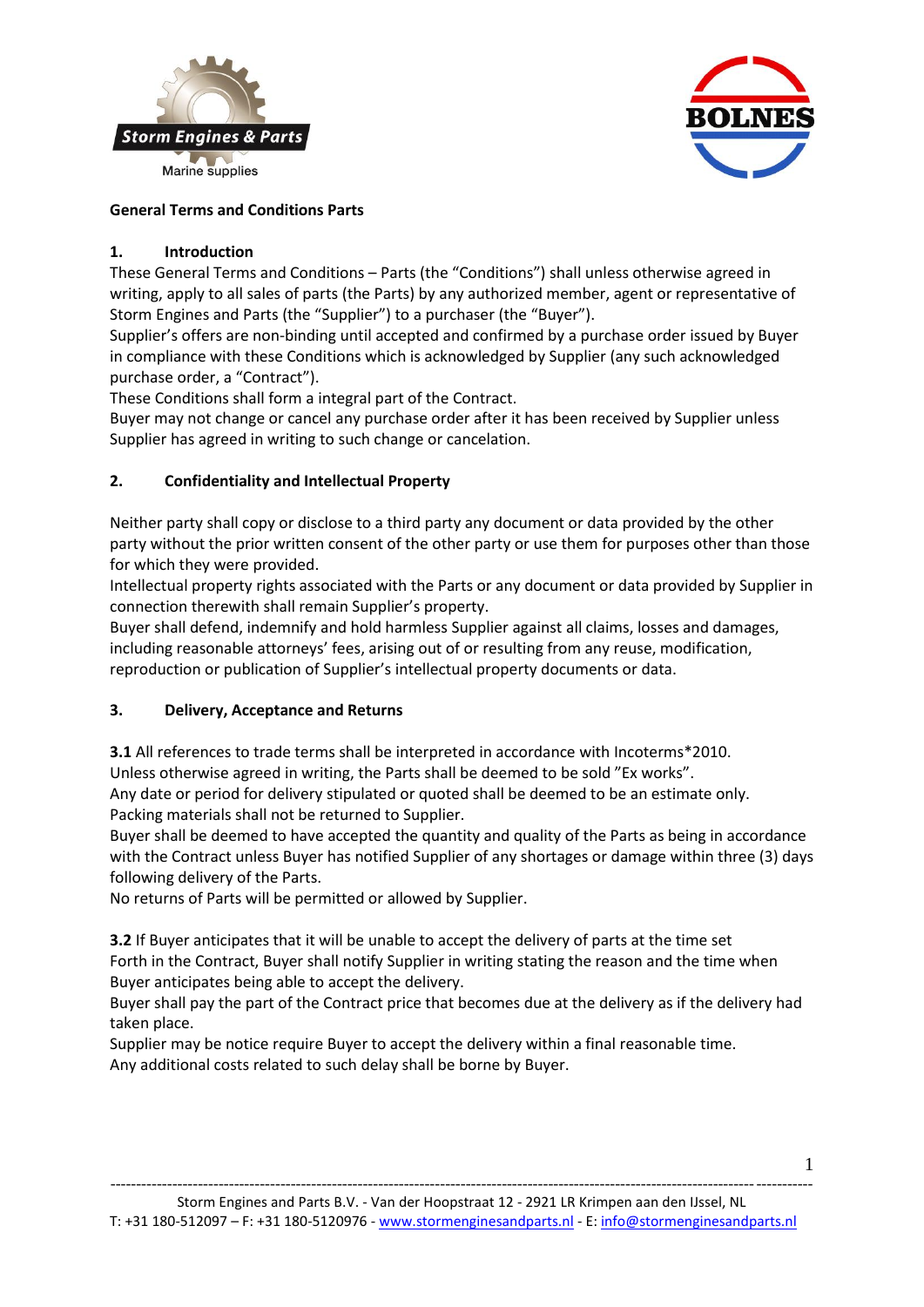



**3.3** The Supplier has the right to suspend the performance of its obligations under the Contract if it is reasonable clear from the circumstances that Buyer will not be able to perform its obligations as stated in the Contract.

## 4. **Payment and Ownership**

Unless otherwise agreed, payment shall be made by bank remittance in the currency and to the bank account set forth in the Supplier's invoice within twenty (20) days following the date of the invoice. Payment shall be made in full without any set off, counterclaim or deduction.

Buyer shall pay interest on overdue payments from the maturity date until the actual date of payment at the rate of one and one quarter percent (1.25%) per month, compounded annually. Buyer shall pay Supplier all cost related to the collection of overdue amounts, including reasonable attorneys' fees.

In the event any payment is more than thirty (30) days late, Supplier shall be entitled to suspend or terminate the Contract by written notice to Buyer, and such remedies shall nor be exclusive of Supplier's additional rights under contract or law.

Title to the Parts shall pass to Buyer only when payment in full has been received by Supplier. The Supplier may as a precondition for delivery of Parts, request (i) advance payment and/or (ii) that Buyer pays or provide security covering any unpaid amount already owed to Supplier or one of its affiliates.

## 5. **Warranty**

**5.1** Supplier shall repair or replace, at its sole discretion, any defect in the Parts which appears during the warranty period as a result of defective material or manufacturing, provided that any replaced part shall upon Supplier's request be returned to Supplier at Supplier's cost.

Buyer shall immediately take appropriate steps to prevent any defect from becoming more serious, and all warranty claims with respect to this warranty shall be made in writing without delay and not later than fourteen (14) days following discovery of such defect during warranty period. Buyer shall have the responsibility to establish that its claim is covered by this warranty.

Replaced parts shall become Supplier's property.

Delivery of replaced or repaired parts will be made in accordance with the original Contract delivery terms.

**5.2** The warranty for the Parts begins on the date of delivery and ends six (6) months from the date when the Part is placed in service or twelve (12) months from the date of delivery, whichever occurs earlier.

The warranty period in respect of parts which have been repaired or replaced under the warranty shall expire six (6) months following the date when (i)upon the expiration of the warranty period applicable to the originally supplied Part as set forth above in this Clause 5.2, whichever occurs earlier.

The warranty for repaired or replacement parts shall be subject to the same terms, conditions and limitations of liability as those applicable to the originally-supplied Part.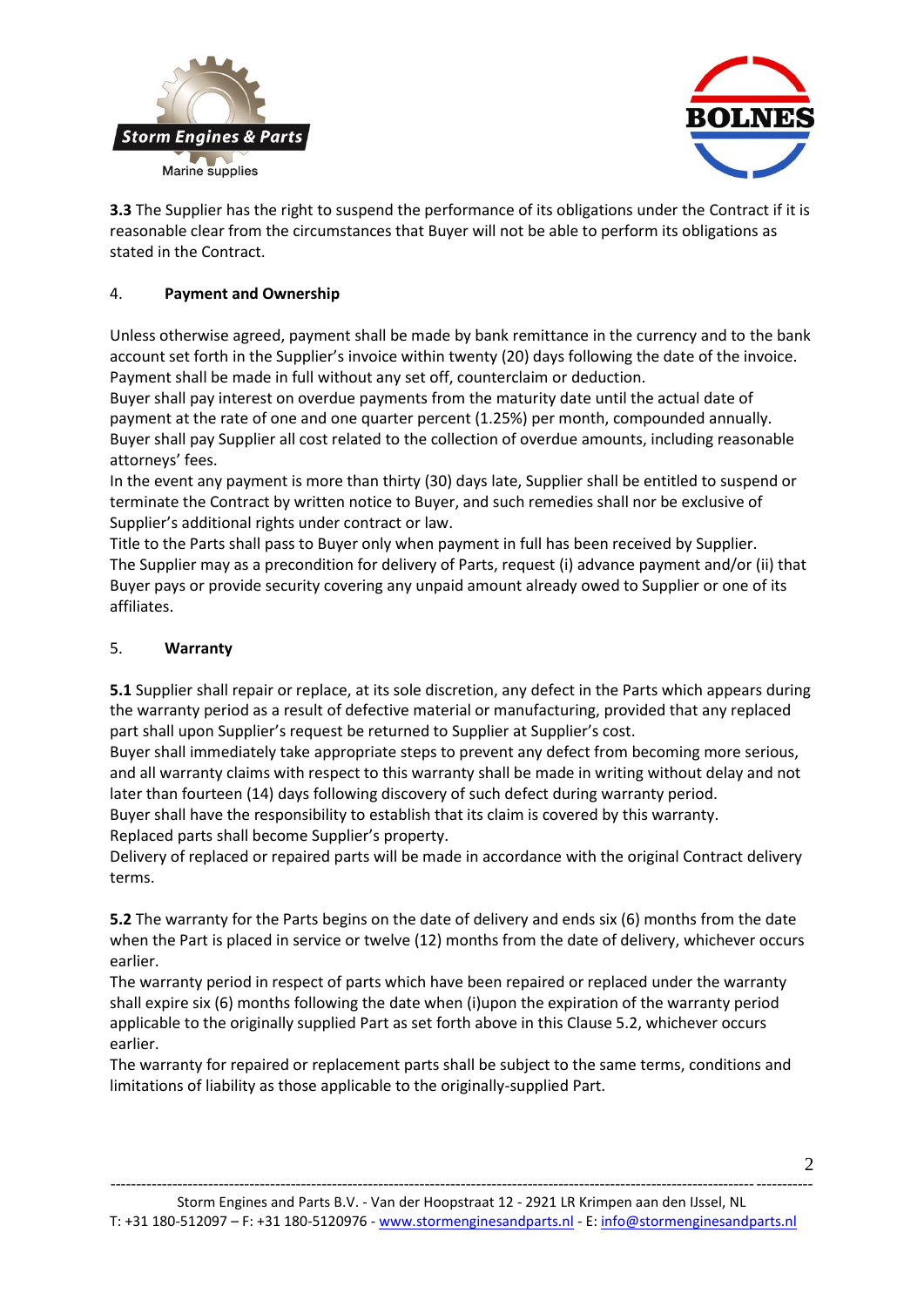



Under no circumstances shall the warranty period of any part (whether as originally supplied or as repaired or replaced) extend beyond the date that is twelve (12) months following the date of commencement of the original warranty period as stipulated above in this Clause 5.2. In case the Parts are ready for delivery but Supplier is not able to deliver the Parts due to reason attributable to Buyer, the warranty period as stated above in this Clause 5.2 shall commence from the date the delivery should have taken place according to the Contract.

**5.3** Supplier shall not be liable for any defect due to or arising in connection with: (1) any materials, components, tools, designs or software provided by Buyer; (2) negligence or wilful misconduct of Buyer; (3) parts, accessories or attachments other than those supplied as Parts by Supplier; (4) improper service work, installation or alterations carried out by Buyer; (5) normal wear and tear; (6) use of unsuitable material or consumables by Buyer; (7) fluctuation in the grid; or (8) any use, service or operation of the Parts which is not in conformity with manuals, instructions or specifications provided by Supplier or which is otherwise not in accordance with normal industry practice. Supplier's warranty obligation does not include any carnage, electricity, scaffolding, docking, diving, sub-sea work, towage costs, demounting or mounting costs, expenses of Supplier's personnel or representatives, taxes and duties, and all such costs and expenses shall be reimbursed by Buyer to Supplier when applicable.

If after Supplier's warranty investigation is found that Buyer does not have a warranty claim within the scope of these Conditions, then Buyer shall be responsible for all applicable costs and expenses for such inspections, repaired or replaced components or other service work.

**5.4** This Clause 5 sets forth the only warranty applicable to the Parts and is in lieu of any warranties, guarantees, obligations and liabilities expressed or implied including warranties, guarantees, obligations or liabilities against non-conformity or defects.

Buyer hereby waives all other remedies, warranties, guarantees and liabilities, expressed or implied, arising by law or otherwise (including without limitation fitness for purpose, merchantability or satisfactory quality).

#### 6. **Supplier's Liability**

**6.1** In no event shall Supplier be liable for any indirect, contingent, special, consequential or incidental damages, however caused or arising (including without limitation) for any loss of actual or anticipated profits or revenue or anticipated savings, punitive or exemplary damages, the cost of substituted equipment or parts not arising from the warranty provided herein, towage charges, pollution remediation costs, costs for docking, diving or sub-sea work, damage to any vessel, engine room or power plant site, yard or other property (including damage to goods owned by Buyer), damage to any equipment or property other than the Parts delivered hereunder, cost of labour for the removal or reinstallation of the equipment or Parts or any Part thereof, costs for any additional tests (including without limitation, sea trials), debris removal, or for loss of time or use of any equipment, installation system, operation or service).

This limitation of Supplier's liability shall apply to any liability for breach of Supplier's obligations under or in connection with the Contract, whether based on warranty, failure of or delay in delivery or otherwise.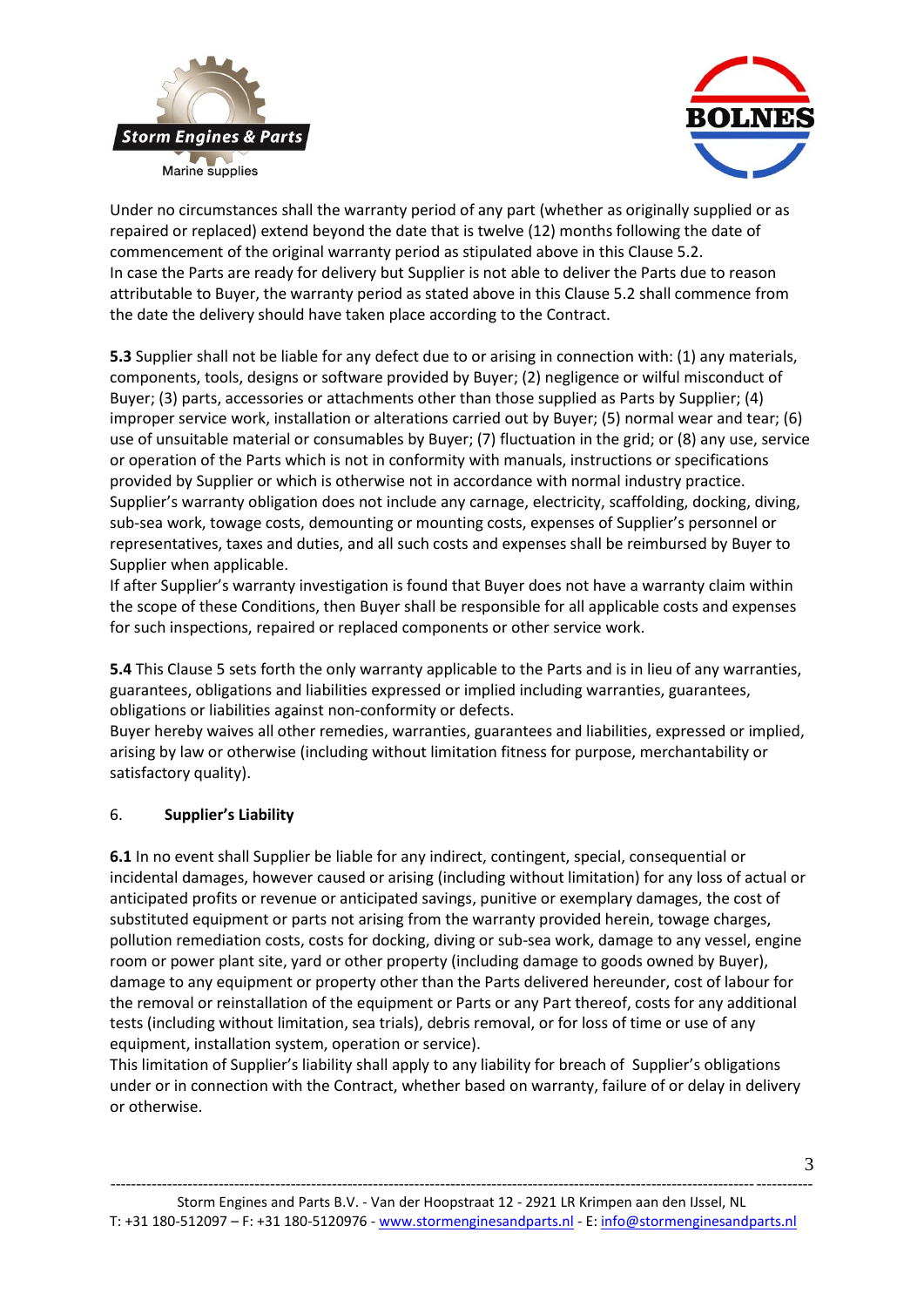



**6.2** Notwithstanding any other provision of the Contract, Supplier's aggregate liability under the Contract shall nor exceed thirty percent (30%) of the Contract price.

**6.3** Each party shall obtain a waiver of all rights or recourse and subrogation against the other party from its insurers as well as indemnify and hold the other party harmless for all claims of or by either of the parties' insurers.

#### 7. **Export Controls**

**7.1** The parties agree that the Parts shall be delivered subject to all applicable export controls or restrictions imposed on technology and products by any country or organization or nation which are enforceable in the jurisdiction of Supplier, its affiliates or parent company, including Supplier's country, the United Nations, the European Union and the United States of America. Buyer acknowledges that the Parts and all related technical information, documents and materials may not be imported or exported, re-exported, transhipped, traded, diverted or transferred, directly or indirectly, contrary of such controls or restrictions.

**7.2** Buyer confirms that the Parts supplied will not be used in connection with, or for purposes associated with any chemical, biological or nuclear weapons, missiles or any other vehicles or vessels capable of delivering such weapons, or in support of any terrorist activity, or in connection with any other military end use.

Nor will the Parts be re-sold if it is known or suspected by Buyer that it is intended to be used for such purposes.

Upon request by Supplier, Buyer shall furnish Supplier with all the relevant certificates relating to export control laws, regulations and restrictions, such as, but not limited to, end-user certificates, in form and substance specified by Supplier.

#### 8. **Force Majeure**

Neither Supplier nor Buyer shall be liable for any failure or delay in performing its obligations hereunder, or any loss or damage resulting therefrom, caused by or arising from an event of force majeure ("Force Majeure"), which includes without limitation, acts of God, wars whether declared or not, any events involving ammunitions of war, civil wars and riots, hostilities, public disorder, acts of terrorism and severe thread of terrorism, any measures taken by public authorities in connection with threat of terrorism, embargos, acts of civil or military authorities, fire, flood, accidents, strikes, failure of a subcontractor or sub-supplier to provide manpower, materials or goods caused by an event that qualifies under this Clause 8, epidemics, unusually severe weather affecting either party, or causes beyond their control.

#### 9. **Security Agreement**

Buyer hereby grants to Supplier a continuing security interest, and when applicable a maritime lien for necessaries, in and to Parts, together with all goods into which the Parts are attached at any time, and all products and proceeds derived from the sale or lease thereof as security for the payment in full of such Parts.